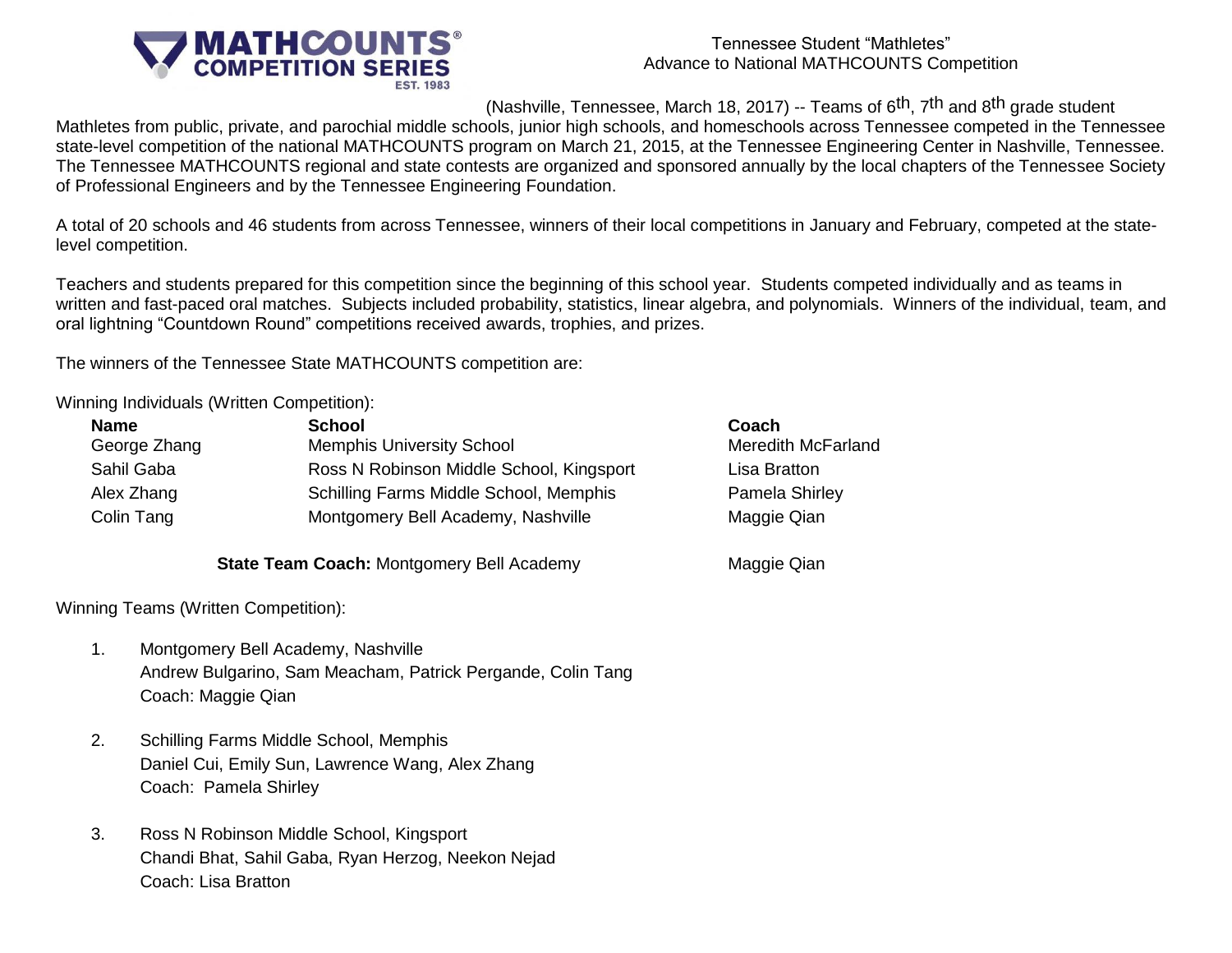Winning Individuals (Countdown Round / Oral Competition):

| <b>Name</b> | School                  | Coach  |
|-------------|-------------------------|--------|
| Sahil Gaba  | Ross N Robinson         | Lisa B |
| Sam Meacham | Montgomery Bell Academy | Maggi  |

Lisa Bratton Maggie Qian



*Countdown Round Winners L to R Photos – Sahil Gaba (Ross N Robinson, Kingsport, 1st Place); Sam Meacham (Montgomery Bell Academy, Nashville, 2nd Place)*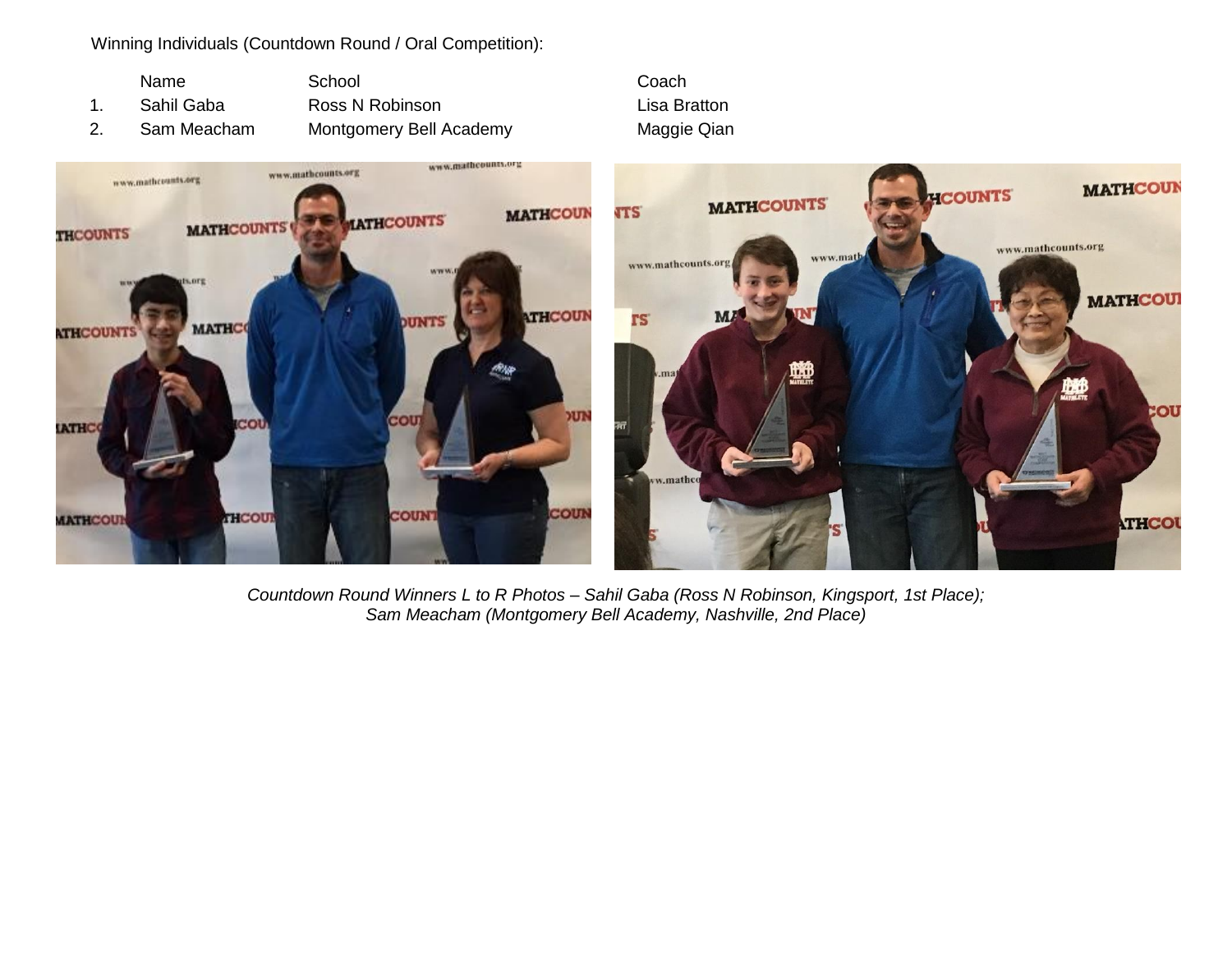Tennessee will be represented at the National MATHCOUNTS competition by the top four winners of the state written competition, coached by the coach of the winning team of the state written competition, with an all-expenses-paid trip to the 2016 Raytheon MATHCOUNTS National Competition, which will be held in Orlando, FL on May 13-16, 2017 at the Hilton Orlando Lake Buena Vista, 1751 Hotel Plaza Boulevard, Lake Buena Vista, FL 32830. For more details go to [https://www.mathcounts.org/national-competition.](https://www.mathcounts.org/national-competition)

The **Tennessee team** representing Tennessee at the National MATHCOUNTS competition is:

### Student Mathletes:

| George Zhang | <b>Memphis University School</b>          | <b>Meredith McFarland</b> |
|--------------|-------------------------------------------|---------------------------|
| Sahil Gaba   | Ross N Robinson Middle School, Kingsport  | Lisa Bratton              |
| Alex Zhang   | Schilling Farms Middle School, Memphis    | Pamela Shirley            |
| Colin Tang   | Montgomery Bell Academy, Nashville        | Maggie Qian               |
|              | State Team Coach: Montgomery Bell Academy | Maggie Qian               |

The MATHCOUNTS Competition Program is a national middle school coaching and competitive mathematics program that promotes mathematics achievement through a series of fun and engaging "bee" style contests. The program exists in all 50 states plus U.S. territories and the Department of Defense and State Department schools. Additional details about the MATHCOUNTS program may be found at the national MATHCOUNTS internet web page at [http://www.mathcounts.org.](http://www.mathcounts.org/) Mathletes and MATHCOUNTS are registered trademarks of the Mathcounts Foundation, registered in the U.S. Patent and Trademark Office.

![](_page_2_Picture_5.jpeg)

Tennessee Team (L to R) *Sahil Gaba (Ross N Robinson, Kingsport), George Zhang (Memphis University School), Alex Zhang (Schilling Farms Middle School, Memphis); Colin Tang and Team Coach, Maggie Qian (Montgomery Bell Academy, Nashville)*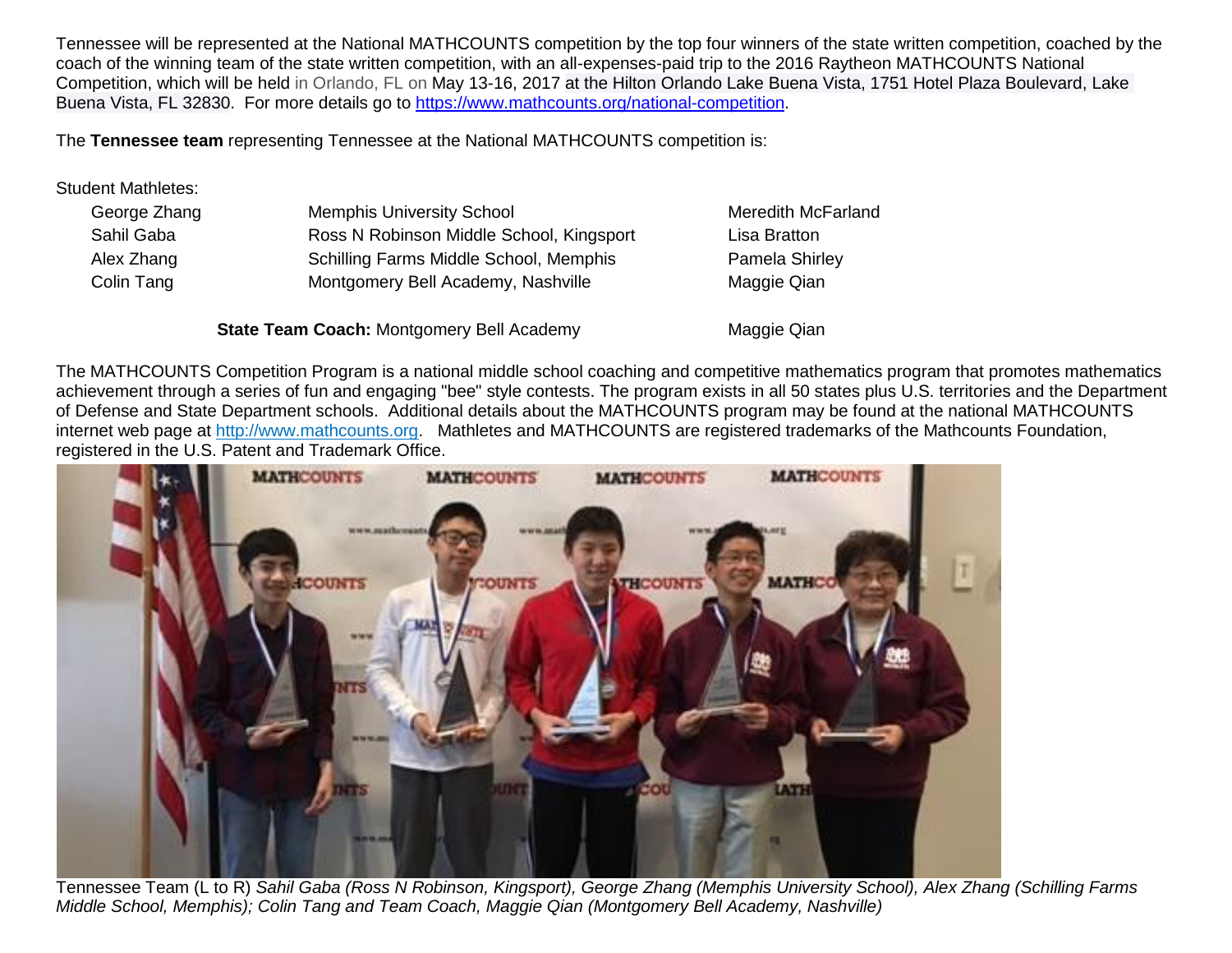## **2017 Winning Teams**

![](_page_3_Picture_1.jpeg)

*1 st Place Team (L to R) Maggie Qian (Coach), Colin Tang, Andrew Bulgarino, Jake Greear, PE (MATHCOUNTS State Coordinator); Sam Meacham; & Patrick Pergande (Montgomery Bell Academy, Nashville*

![](_page_3_Picture_3.jpeg)

*2nd Place Team (L to R) Jake Greear; Lawrence Wang, Daniel Cui, Alex Zhang, Emily Sun, and Coach Pamela Shirley* (Schilling Farms Middle School, Memphis)

![](_page_3_Picture_5.jpeg)

*Third Place Team (L to R): Jake Greear, PE;* Neekon Nejad, Ryan Herzog, Chandni Bhat, Sahil Gaba*, and Coach Lisa Bratton (Ross N Robinson Middle School, Kingsport),*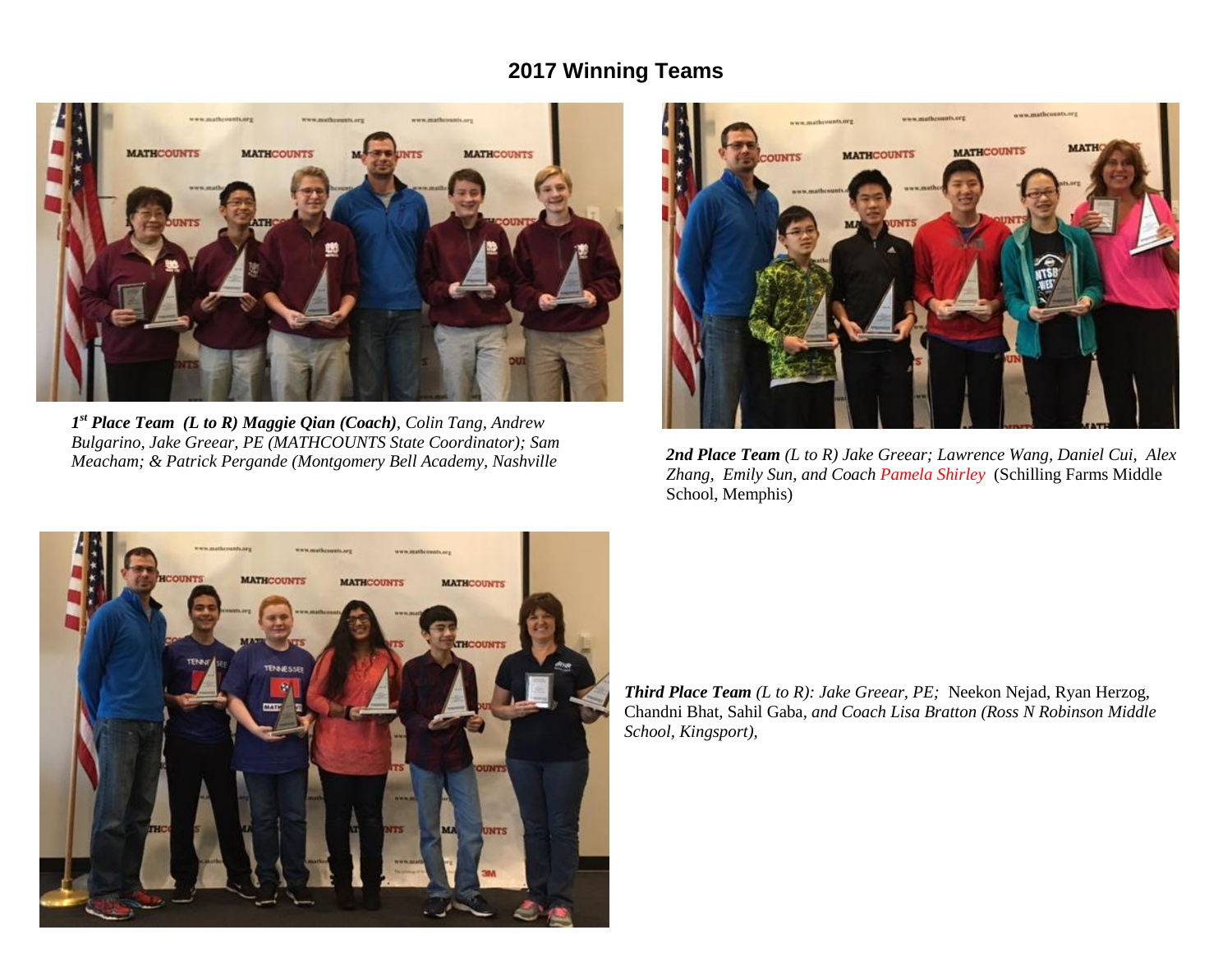# *A Special Thank you to our Volunteers and Sponsors*

![](_page_4_Picture_1.jpeg)

*Pictured L to R – Vanessa Perez, Arnold AFB: Jake Greear, PE (TN MATHCOUNTS Coordinator & McGill Associates); Patrick Leap, PE (PDC Consultants); Not Pictured: Nitaya Chayangkura, PE (Alfred Benesch); Jim Thweatt, PE, Piedmont Natural Gas; Sue Thweatt: and Jennie Shipman (James + Associates).*

*Pictured L to R – Amy Spann, PE (EnSafe Inc). and Hal Balthrop, PE (Metro Water Services)*

![](_page_4_Picture_4.jpeg)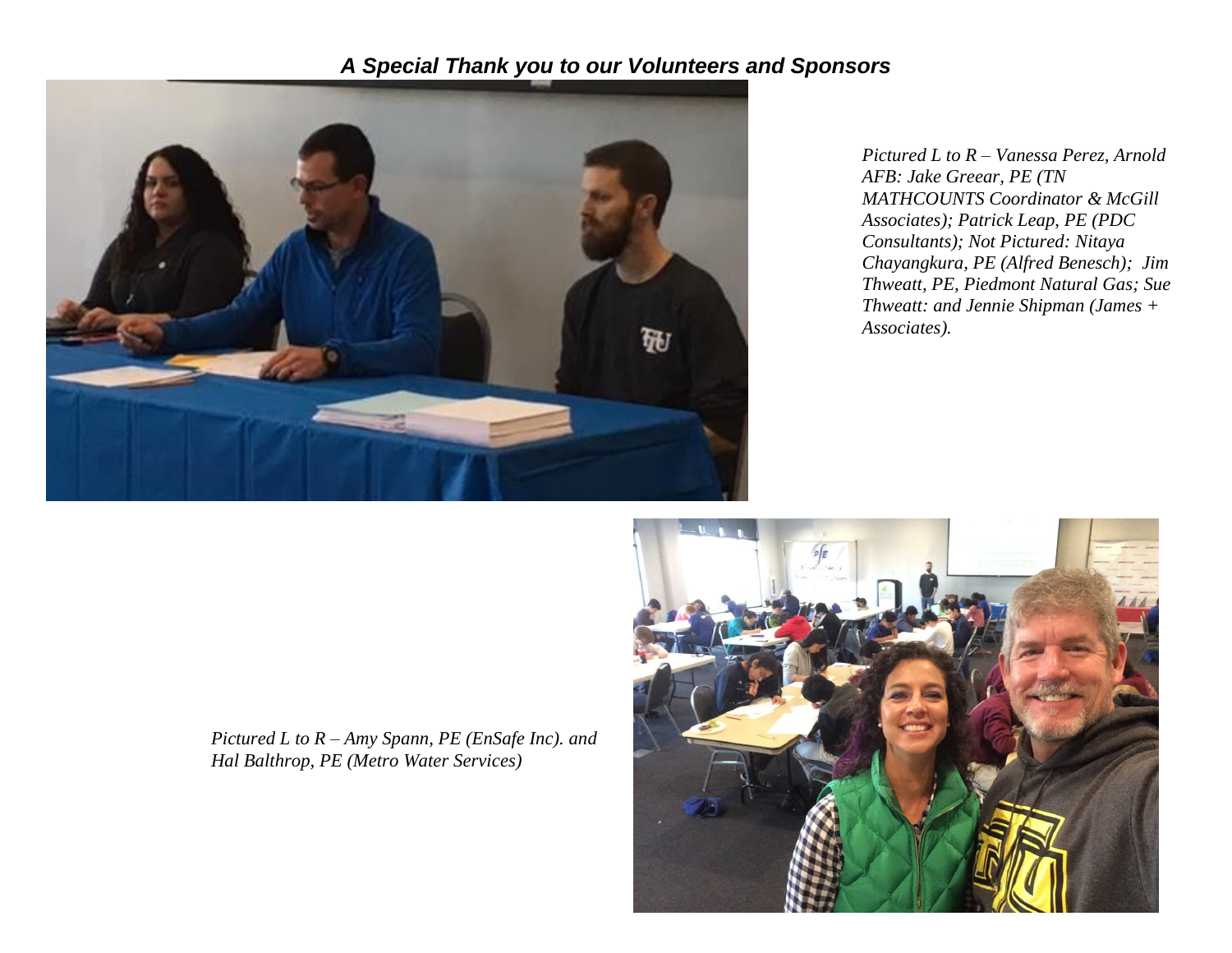## **2017 MATHCOUNTS SPONSORS Gold Sponsor**

![](_page_5_Picture_1.jpeg)

**Silver Sponsors**

![](_page_5_Picture_3.jpeg)

The Voice of Tennessee Engineering Companies

![](_page_5_Picture_5.jpeg)

![](_page_5_Picture_6.jpeg)

*Chapter*

![](_page_5_Picture_8.jpeg)

*Nashville Chapter*

![](_page_5_Picture_10.jpeg)

*Nashville Post*

*Tennessee Engineering Foundation ~Educational opportunities to ensure a bright future in engineering~*

![](_page_5_Picture_13.jpeg)

A state society of the National Society of Professional Engineers